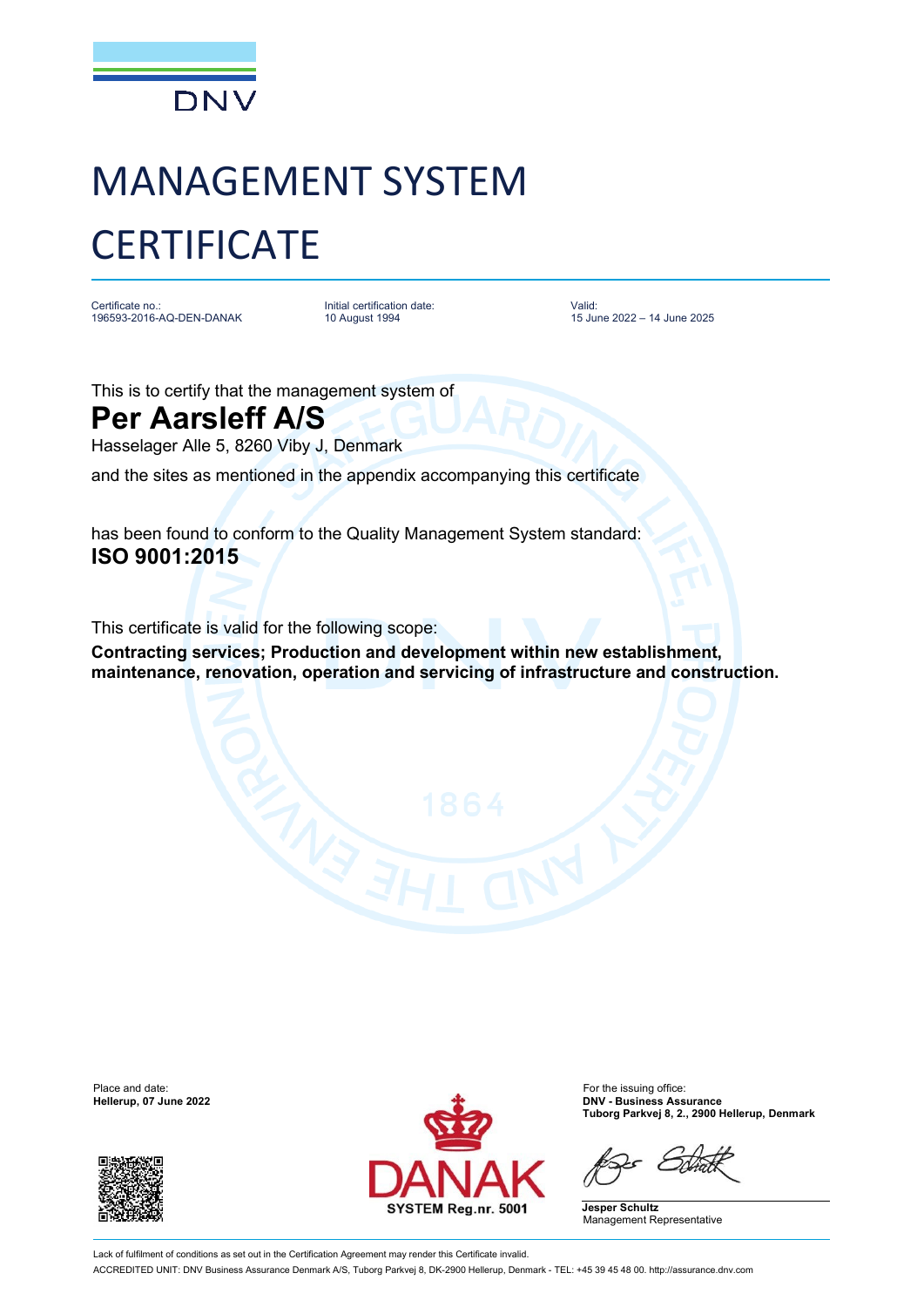

Certificate no.: 196593-2016-AQ-DEN-DANAK Place and date: Hellerup, 07 June 2022

## **Appendix to Certificate**

## **Per Aarsleff A/S**

Locations included in the certification are as follows:

| <b>Site Name</b>                   | <b>Site Address</b>                                   | <b>Site Scope</b>                                                                                                                                                                                                                                                                                                                                              |
|------------------------------------|-------------------------------------------------------|----------------------------------------------------------------------------------------------------------------------------------------------------------------------------------------------------------------------------------------------------------------------------------------------------------------------------------------------------------------|
| Per Aarsleff A/S                   | Hasselager Alle 5, 8260 Viby J, Denmark               | Contracting services; Production and development<br>within new establishment, maintenance, renovation,<br>operation and servicing of infrastructure and<br>construction.                                                                                                                                                                                       |
| Per Aarsleff (Hvidovre) I2         | Industriholmen 2, 2650 Hvidovre, Denmark              | Contracting services; Production and development<br>within new establishment, maintenance, renovation,<br>operation and servicing of infrastructure and<br>construction.                                                                                                                                                                                       |
| Per Aarsleff (Hvidovre) H16        | Helseholmen 16, 2650 Hvidovre, Denmark                | Contracting services; Production and development<br>within new establishment, maintenance, renovation,<br>operation and servicing of infrastructure and<br>construction.                                                                                                                                                                                       |
| Per Aarsleff (Hasselager) B7       | Birkemosevej 7, 8361 Hasselager,<br>Denmark           | Contracting services; Production and development<br>within new establishment, maintenance, renovation,<br>operation and servicing of infrastructure and<br>construction.                                                                                                                                                                                       |
| Per Aarsleff (Hasselager)<br>B9_12 | Birkemosevej 9-12, 8361 Hasselager,<br><b>Denmark</b> | No-Dig Pipe Renewal. Including manufacture,<br>installation, design, logistics and laboratory analysis.<br><b>Turnkey Project Management.</b>                                                                                                                                                                                                                  |
| Per Aarsleff (Hasselager) B32      | Birkemosevej 32A, 8361 Hasselager,<br><b>Denmark</b>  | No-Dig Pipe Renewal. Including manufacture,<br>installation, design, logistics and laboratory analysis.<br>Turnkey Project Management. Design and execution<br>of all types of ground engineering constructions -<br>Piles, construction pits, retaining walls, anchors,<br>injection works, geotechnical investigations and<br>ground water lowering systems. |
| Per Aarsleff (Odense)              | Handelsvej 20, 5260 Odense S, Denmark                 | Production and development within new<br>establishment, maintenance, renovation, operation and<br>servicing of infrastructure and construction.                                                                                                                                                                                                                |
| Aarsleff Rörteknik AB              | Symmetrivägen 29, 196 37, Kungsängen,<br>Sweden       | No-Dig Pipe Renewal. Including manufacture,<br>installation, design, logistics and laboratory analysis.<br>Turnkey Project Management.                                                                                                                                                                                                                         |
| Aarsleff Rörteknik AB              | Äsperedsgatan 9, 424 57, Gunnilse,<br>Sweden          | No-Dig Pipe Renewal. Including manufacture,<br>installation, design, logistics and laboratory analysis.<br>Turnkey Project Management.                                                                                                                                                                                                                         |
| <b>UAB Aarsleff</b>                | Partizanu Str. 63M, LT-50306, Kaunas,<br>Lithuania    | No-Dig Pipe Renewal. Including manufacture,<br>installation, design, logistics and laboratory analysis.<br>I urnkey Project Management.                                                                                                                                                                                                                        |
| Per Aarsleff A/S Filialas          | Raudondvario pl. 141, LT-47192, Kaunas,<br>Lithuania  | No-Dig Pipe Renewal. Including manufacture,<br>installation, design, logistics and laboratory analysis.<br>Turnkey Project Management.                                                                                                                                                                                                                         |
| Aarsleff Baltic SIA                | Uriekstes str. 3, 2nd floor, Riga, LV-1005,<br>Latvia | No-Dig Pipe Renewal. Including manufacture,<br>installation, design, logistics and laboratory analysis.<br>Turnkey Project Management.                                                                                                                                                                                                                         |
| Aarsleff Oy                        | Alhonniituntie 6, FI-01900 Nurmijärvi,<br>Finland     | No-Dig Pipe Renewal. Including manufacture,<br>installation, design, logistics and laboratory analysis.<br>Turnkey Project Management.                                                                                                                                                                                                                         |

Lack of fulfilment of conditions as set out in the Certification Agreement may render this Certificate invalid.

ACCREDITED UNIT: DNV Business Assurance Denmark A/S, Tuborg Parkvej 8, DK-2900 Hellerup, Denmark - TEL: +45 39 45 48 00. http://assurance.dnv.com